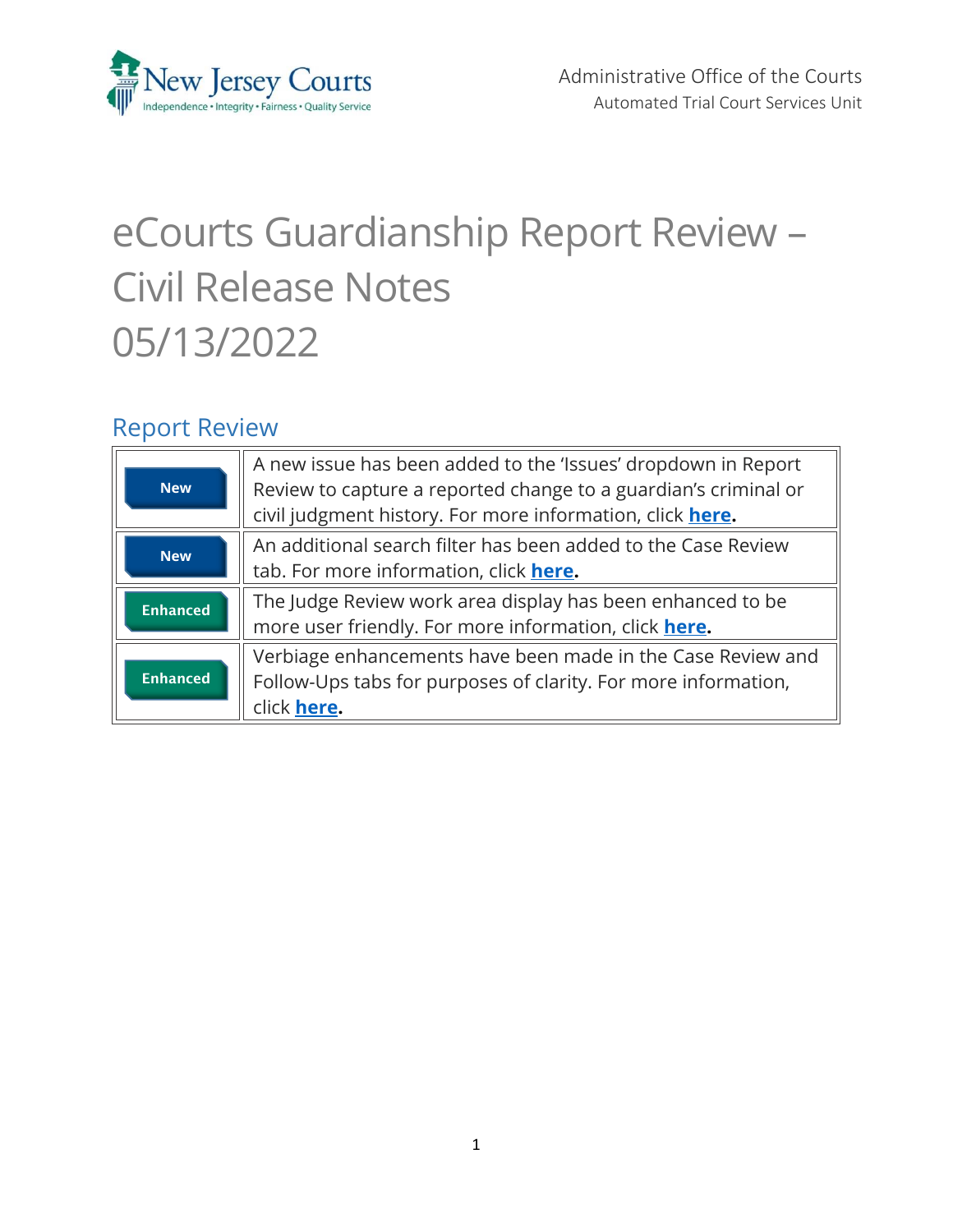# <span id="page-1-0"></span>New Issue in Report Review

A new issue has been added to the 'Issues' dropdown in Report Review to allow users to record changes to a guardian's criminal or civil judgment history including a bankruptcy filing. Changes to a guardian's criminal or civil judgment history are reported on the "Report of Guardian Cover Page" which is required to be filed with all report types.

"Change to criminal or civil judgment history including bankruptcy" now displays in the 'Issues' dropdown for question 8 in Inventory Report reviews and in question 11 in Periodic Report reviews (EZ Accounting Report, Comprehensive Accounting Report, Annual Report).

- 1) A tool tip has been added to direct users to the Report of Guardian Cover Page to determine if a change to judgment history has been reported
- 2) The new issue displays in the 'Issues' dropdown

#### **Inventory Reports**:

| 8. Based on this report, should the guardian's appointment be reviewed? ?                                 | Yes                                                                 |  |
|-----------------------------------------------------------------------------------------------------------|---------------------------------------------------------------------|--|
| Emergent?                                                                                                 | To answer, refer to question 1 of the Report of Guardian Cover Page |  |
| <b>Issues</b>                                                                                             |                                                                     |  |
| Select Issue(s)                                                                                           | $\backsim$ Clear                                                    |  |
| Guardian appointment requires review<br>Change to criminal or civil judgment history including bankruptcy | Clear                                                               |  |

### **Periodic Reports**:

| 11. Based on this report, should the guardian's appointment be reviewed? ?                                |                    |                                                                     | No |
|-----------------------------------------------------------------------------------------------------------|--------------------|---------------------------------------------------------------------|----|
| Emergent?<br><b>Issues</b>                                                                                |                    | To answer, refer to question 1 of the Report of Guardian Cover Page |    |
| Select Issue(s)                                                                                           | $\mathsf{U}$ Clear |                                                                     |    |
| Guardian appointment requires review<br>Change to criminal or civil judgment history including bankruptcy |                    |                                                                     |    |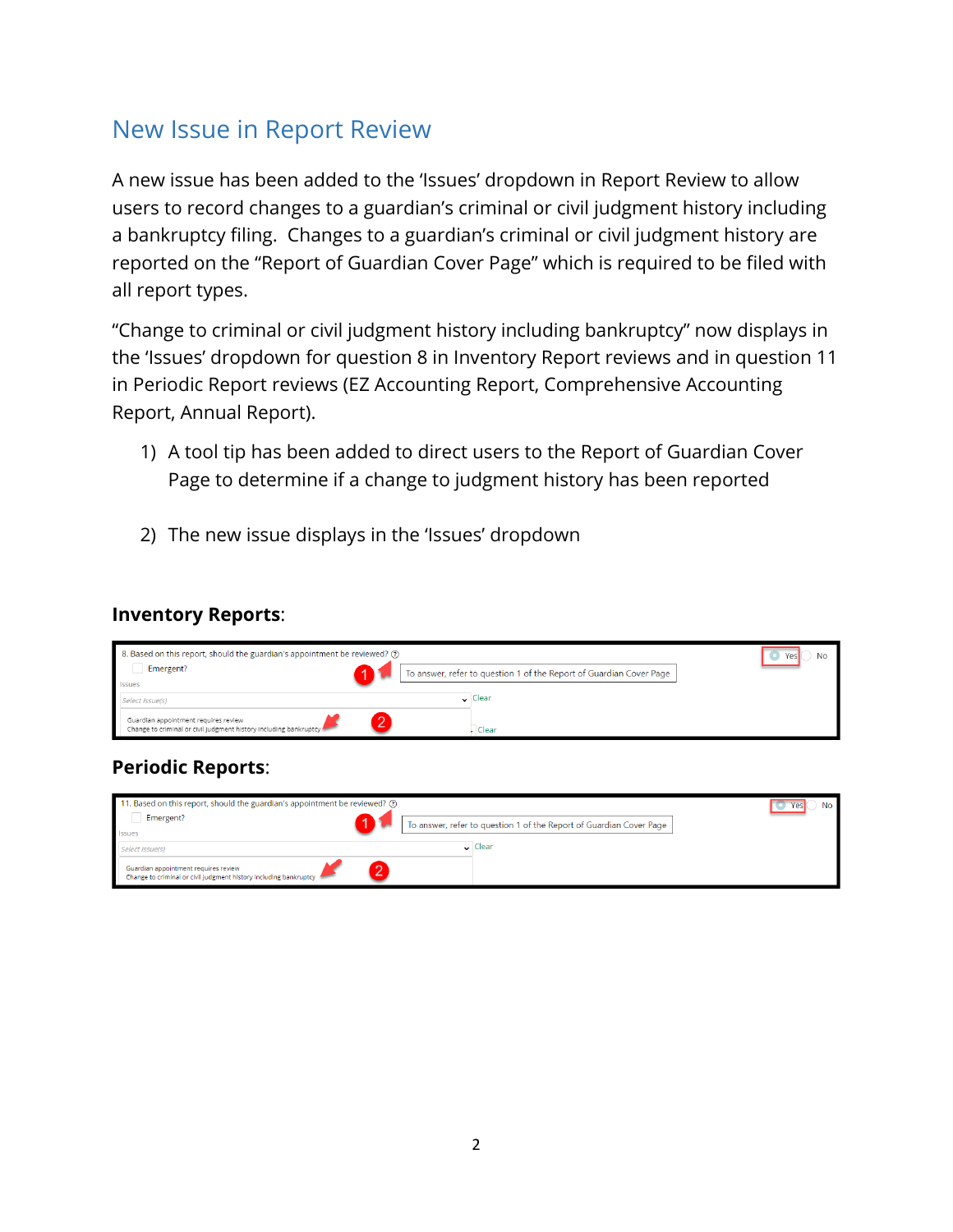In both the 'New Report Review' and 'Case Review' tabs, upon selection of the new issue, the 'Emergent' flag is automatically checked to ensure that these reviews receive prompt attention.

• If this issue is selected during New Report (volunteer level) Review the report will always be routed to Finance Review

| 8. Based on this report, should the guardian's appointment be reviewed? (?)<br>Emergent? |  |  |  |  |  |
|------------------------------------------------------------------------------------------|--|--|--|--|--|
| <b>Issues</b>                                                                            |  |  |  |  |  |
| Change to criminal or civ $\bm{X}$                                                       |  |  |  |  |  |
| Comment/Explanation                                                                      |  |  |  |  |  |
| Guardian indicated she filed for bankruptcy last month                                   |  |  |  |  |  |
|                                                                                          |  |  |  |  |  |
|                                                                                          |  |  |  |  |  |
| Remaining: 95 characters                                                                 |  |  |  |  |  |

- If this issue is selected during Finance Review the report will be marked 'Emergent'
- To send the review to Judge Review, Finance users should select "Guardian appointment – Judge Review Required" from the 'Follow Ups' dropdown list



(Back)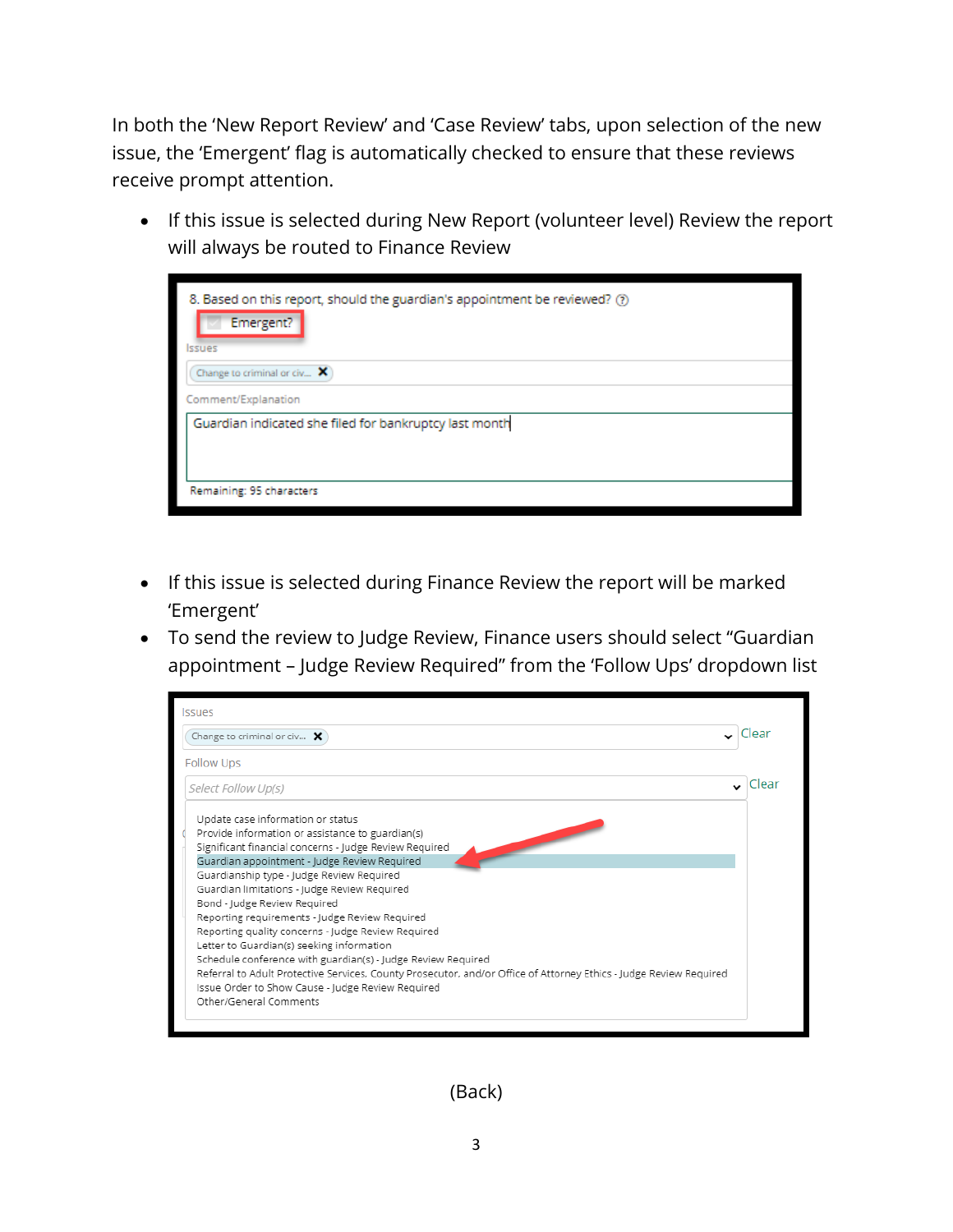# <span id="page-3-0"></span>New Filter Option in 'Case Review'

The ability to filter reviews based on whether issues have been identified has been added to the search feature in the 'Case Review' tab. This feature permits users to quickly locate categories of reviews; for example, all reviews in 'Pending Final Review' with no issues identified.

Steps:

- 1) Click 'Add/Change'
- 2) Select 'Issues' from the search criteria dropdown
- 3) Select 'Yes' or 'No'
- 4) Add additional search criteria if desired and click 'Search'

|   | New Report Review |                        | <b>Case Review</b> | Follow-Ups         |                                                                  |                               |
|---|-------------------|------------------------|--------------------|--------------------|------------------------------------------------------------------|-------------------------------|
|   | Search by:        | $\div$ Add/Change      | Reset All          |                    |                                                                  |                               |
|   | C Refresh         |                        |                    |                    |                                                                  |                               |
|   |                   | Filed Date $\triangle$ |                    | County $\triangle$ | Docket Number ♦                                                  | Report type $\triangle$       |
| ⋗ |                   | 11/10/2021             |                    | Middlesex.         | 12277<br>Search and Filter                                       | Comprehensive Accounting<br>× |
| ⋟ |                   | 9/19/2018              |                    | <b>Essex</b>       | Please select search criteria. All criteria are optional fields. |                               |
| > |                   | 9/30/2018              |                    | <b>Salem</b>       | 2<br>Search Criteria                                             | 3<br>IssuesPresent            |
| ⋗ |                   | 10/2/2018              |                    | Cumberlar          | $\times$<br>Issues                                               | Yes<br>No                     |
|   |                   | 6/8/2020               |                    | Cape<br>4          | + Add Search Criteria<br><b>Cancel</b>                           | Search<br><b>Reset</b>        |
|   |                   | 4/1/2021               |                    | <b>Morris</b>      |                                                                  |                               |

**Example**: All reviews in 'Pending Final Review' status with no issues:

| New Report Review    | <b>Case Review</b>                | Follow-Ups          |                                       |                         |                                     |                             |           |       |
|----------------------|-----------------------------------|---------------------|---------------------------------------|-------------------------|-------------------------------------|-----------------------------|-----------|-------|
|                      | Search by: + Add/Change Reset All | IssuesPresent:No X  | Review Status: Pending Final Review X |                         |                                     |                             |           |       |
| $C$ Refresh $\vdots$ |                                   |                     |                                       |                         |                                     |                             |           |       |
|                      | Filed Date ♦                      | County $\triangleq$ | Docket Number ♦                       | Report type $\clubsuit$ | Current Net Estate Value ♦ Status ♦ |                             | Attention |       |
|                      | 11/17/2021                        | Mercer              | 20-88772                              | <b>EZ Accounting</b>    | 13,132                              | Pending Final Review        |           | Begin |
|                      | 11/24/2021                        | Mercer              | 20-88772                              | <b>EZ Accounting</b>    | 13,132                              | <b>Pending Final Review</b> |           | Begin |

[\(Back\)](#page-0-0)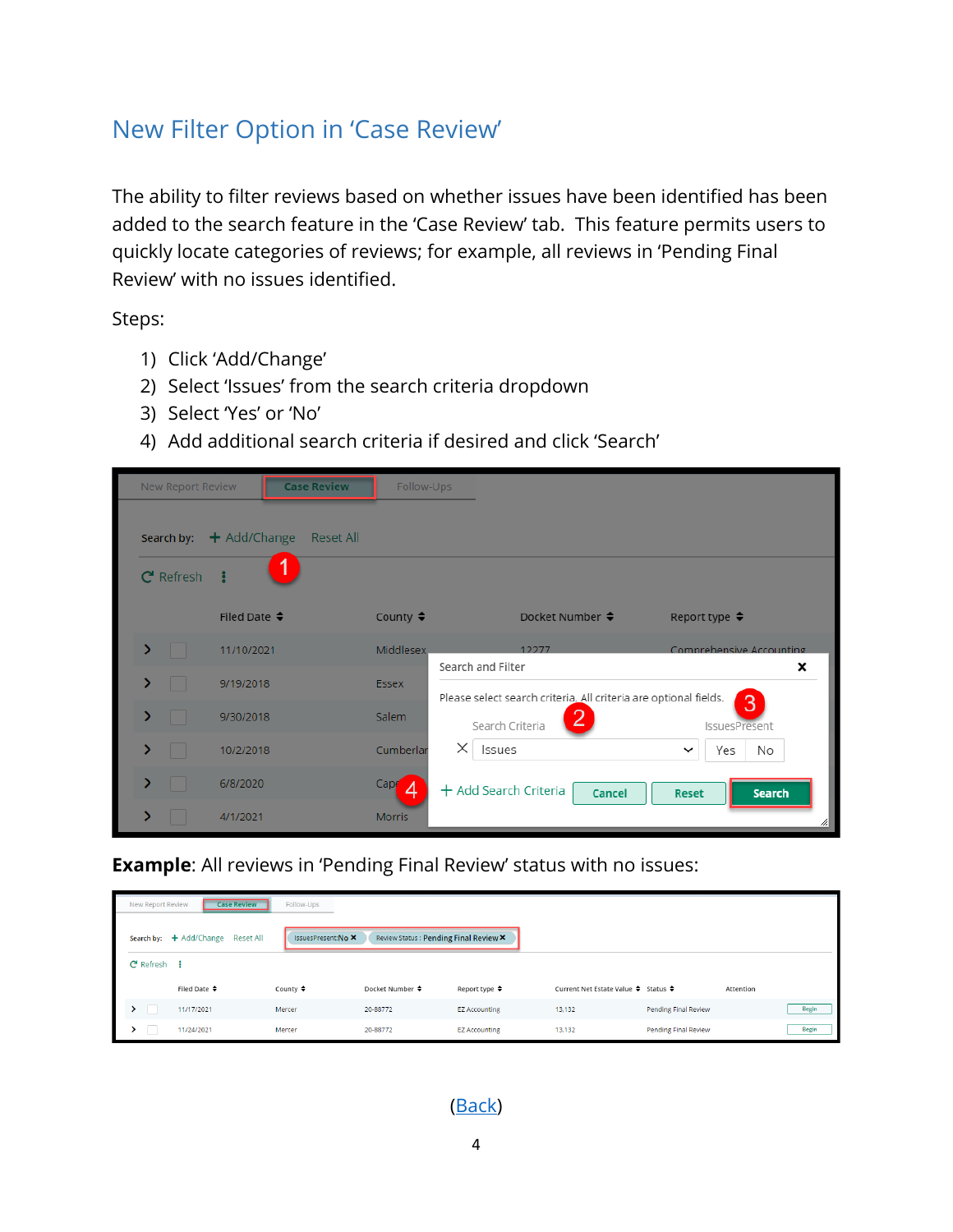# <span id="page-4-0"></span>Judge Review Enhancements

The performance area in Judge Review has been enhanced to be more user friendly. An instructional message and shading have been added to draw the user's attention to the sections of the review that require attention.

| <b>Judge Review</b><br><b>Finance Review</b><br>New Report Review                                                         |        |
|---------------------------------------------------------------------------------------------------------------------------|--------|
| Judge Review                                                                                                              |        |
| Review any issues identified and confirm or modify proposed follow-up actions.                                            |        |
| 1. Is the reporting period correct?                                                                                       | Yes No |
| 2. Is the correct reporting form used?                                                                                    | Yes No |
| 3. Does the report contain all required information?                                                                      | Yes No |
| 4. Do the income and disbursements appear accurate and consistent with the judgment, other orders, and any prior reports? | Yes No |
| 5. Do the disbursements match the IP's condition and residential arrangement?                                             | Yes No |
| Emergent?                                                                                                                 |        |
| <b>Issues</b>                                                                                                             |        |
| Clear<br>Summary - Schedule B-E $\times$                                                                                  |        |
| <b>O</b> Please confirm or update selections here                                                                         |        |
| Follow Ups                                                                                                                |        |
| $\backsim$ Clear<br>Provide information or a X Significant financial conc X                                               |        |
| No Follow Up Needed<br>Comment/Explanation                                                                                |        |
| The IP resides in an independent living apartment but the accounting shows disbursements<br>for 2 mortgages.              |        |
| Remaining: 44 characters                                                                                                  |        |

[\(Back\)](#page-0-0)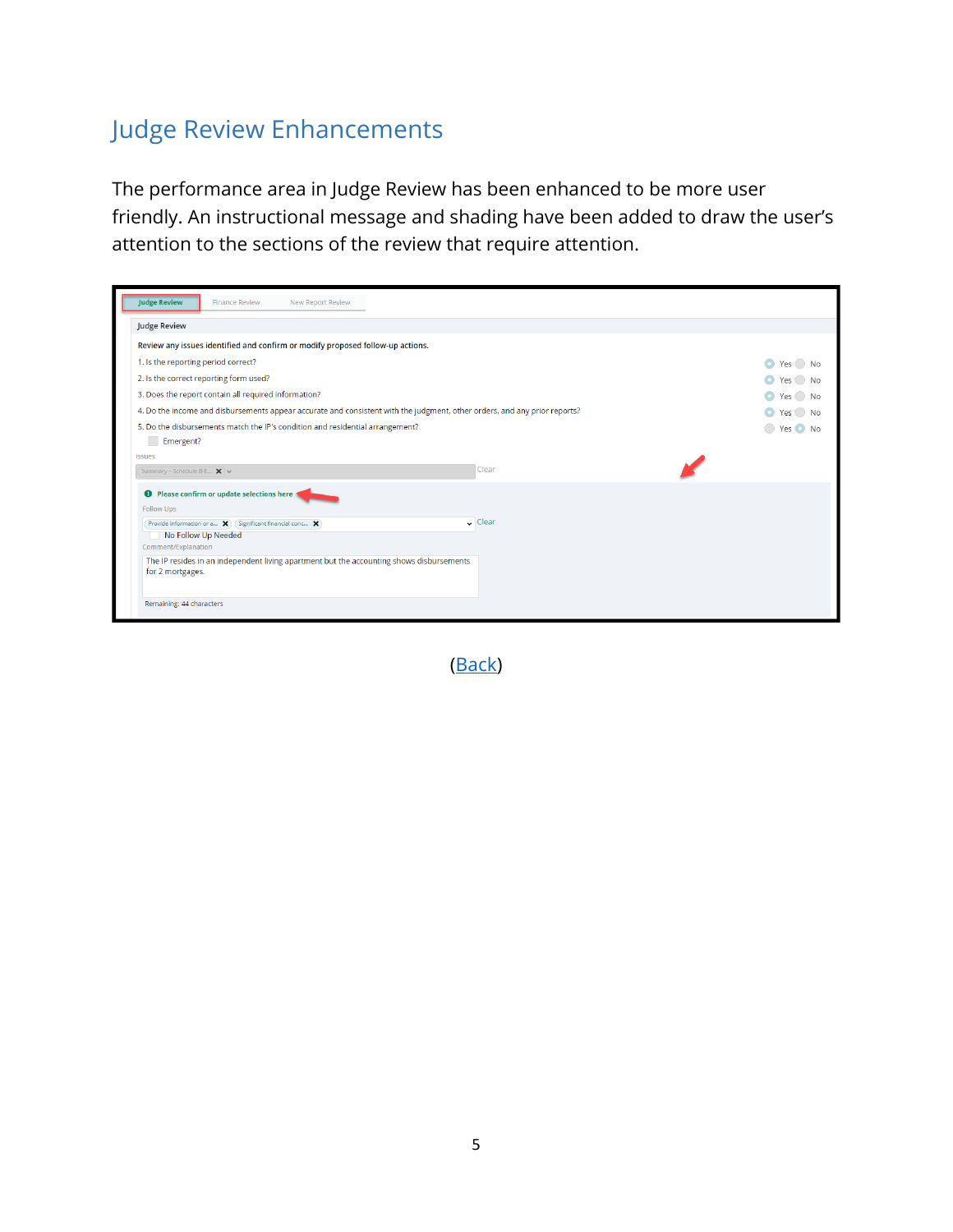# <span id="page-5-0"></span>Verbiage Updates

Language enhancements have been made to the 'Case Review' and 'Follow-Ups' tabs for ease of use by reviewers.

#### **Case Review tab**

In the 'Case Review' tab, the follow-ups dropdown for reviews in Finance Review and Final Review statuses have been updated to clarify which proposed follow-up actions route reviews to Judge Review. All follow-ups that include "Judge Review Required" route the review to Judge Review if selected.



### **Follow-Ups tab**

The follow-up actions selected display on the workbasket in the 'Follow-Ups' tab when the + is clicked. The action language has been enhanced and expanded to provide more clarity for the user regarding what action should be taken:

| <b>Filed Date</b> | County $\triangleq$ | Docket Number | Report type | Transaction ID $\div$ Follow Ups $\div$ |                                                   | Status $\div$               | Attention |              |
|-------------------|---------------------|---------------|-------------|-----------------------------------------|---------------------------------------------------|-----------------------------|-----------|--------------|
| $+5/5/2022$       | Mercer              | 20-88772      | Inventory   | GMP20221223                             |                                                   | Pending Follow-Ups Emergent |           | <b>Begin</b> |
|                   |                     |               |             |                                         | Review bond (judge)                               |                             |           |              |
|                   |                     |               |             |                                         | Review for reporting quality concerns (judge)     |                             |           |              |
|                   |                     |               |             |                                         | Review for significant financial concerns (judge) |                             |           |              |
|                   |                     |               |             |                                         | Review guardian appointment (judge)               |                             |           |              |
|                   |                     |               |             |                                         | Review guardian limitations (judge)               |                             |           |              |
|                   |                     |               |             |                                         | Review guardianship type (judge)                  |                             |           |              |
|                   |                     |               |             |                                         | Review reporting requirements (judge)             |                             |           |              |